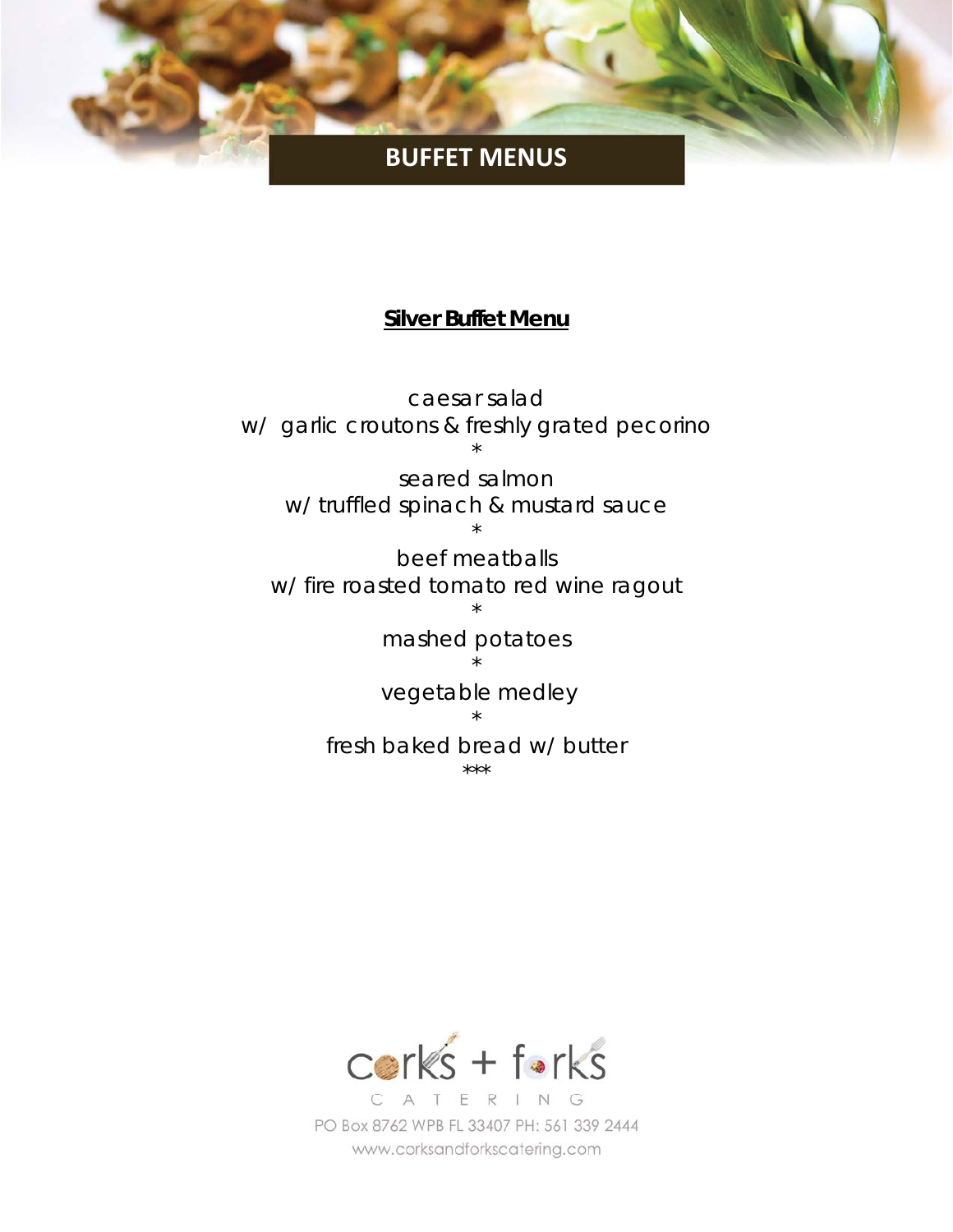

# **Gold Buffet Menu**

baby leaf salad w/roasted red pepper, tomato, cucumber, pine nuts, marinated olives italian dressing \*

grilled salmon w/ stir fried green asparagus & parmesan sauce \*

pork medallion w/ mushroom sauce

\* spaghetti w/ garlic & parsley \* fingerling potatoes in butter & italian parsley \*

> fresh baked bread w/ butter \*\*\*

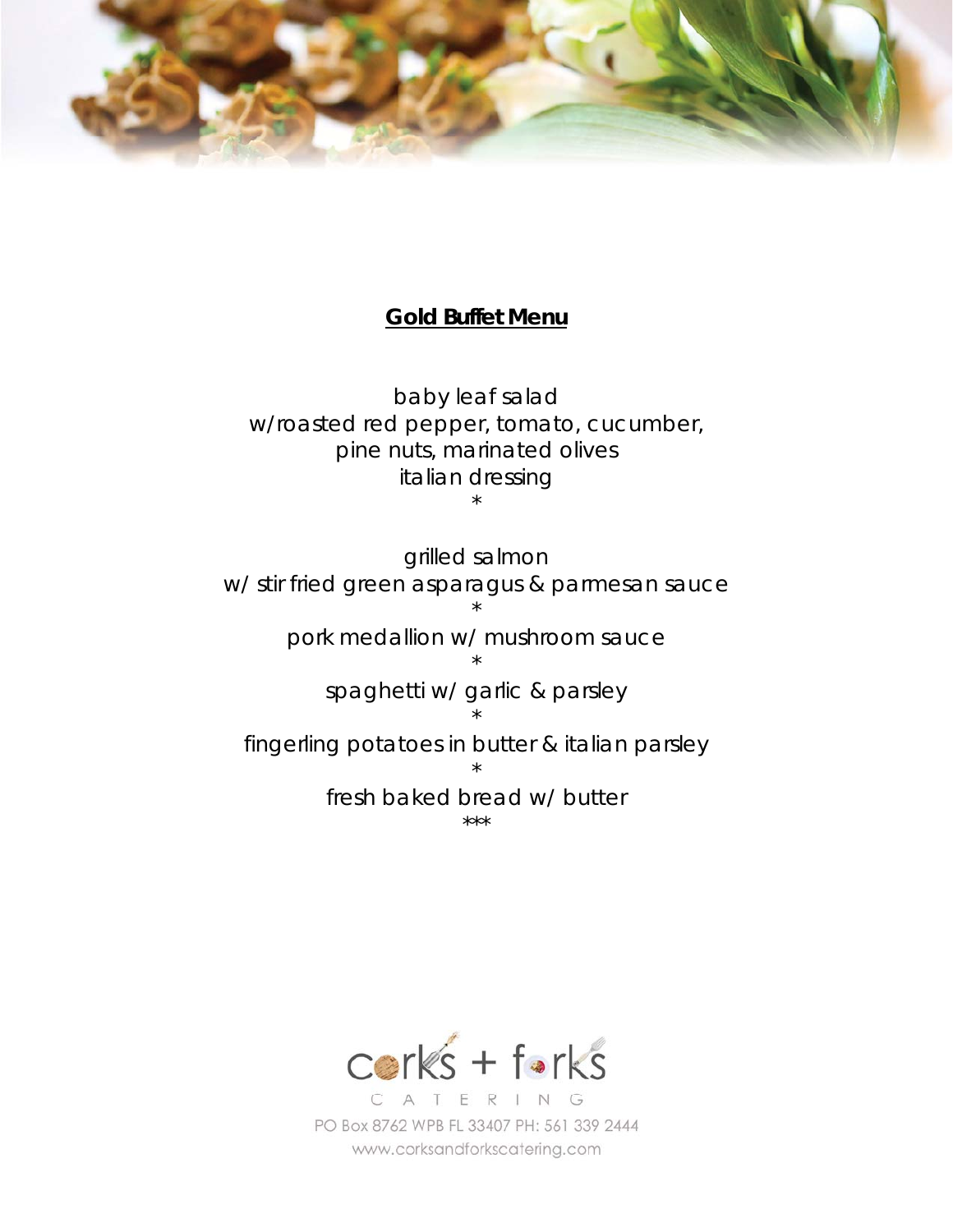

## **Platinum Buffet Menu**

arugula salad w/roasted walnuts, pink lady apples & blue cheese w/ balsamic dressing \*

> grilled Mahi Mahi w/ artichokes in lobster sauce \*

> > beef tenderloin red wine sauce \*

> > > ratatouille \*

arabian spiced rice \*

gratin dauphinoise \*

fresh baked bread w/ butter \*\*\*

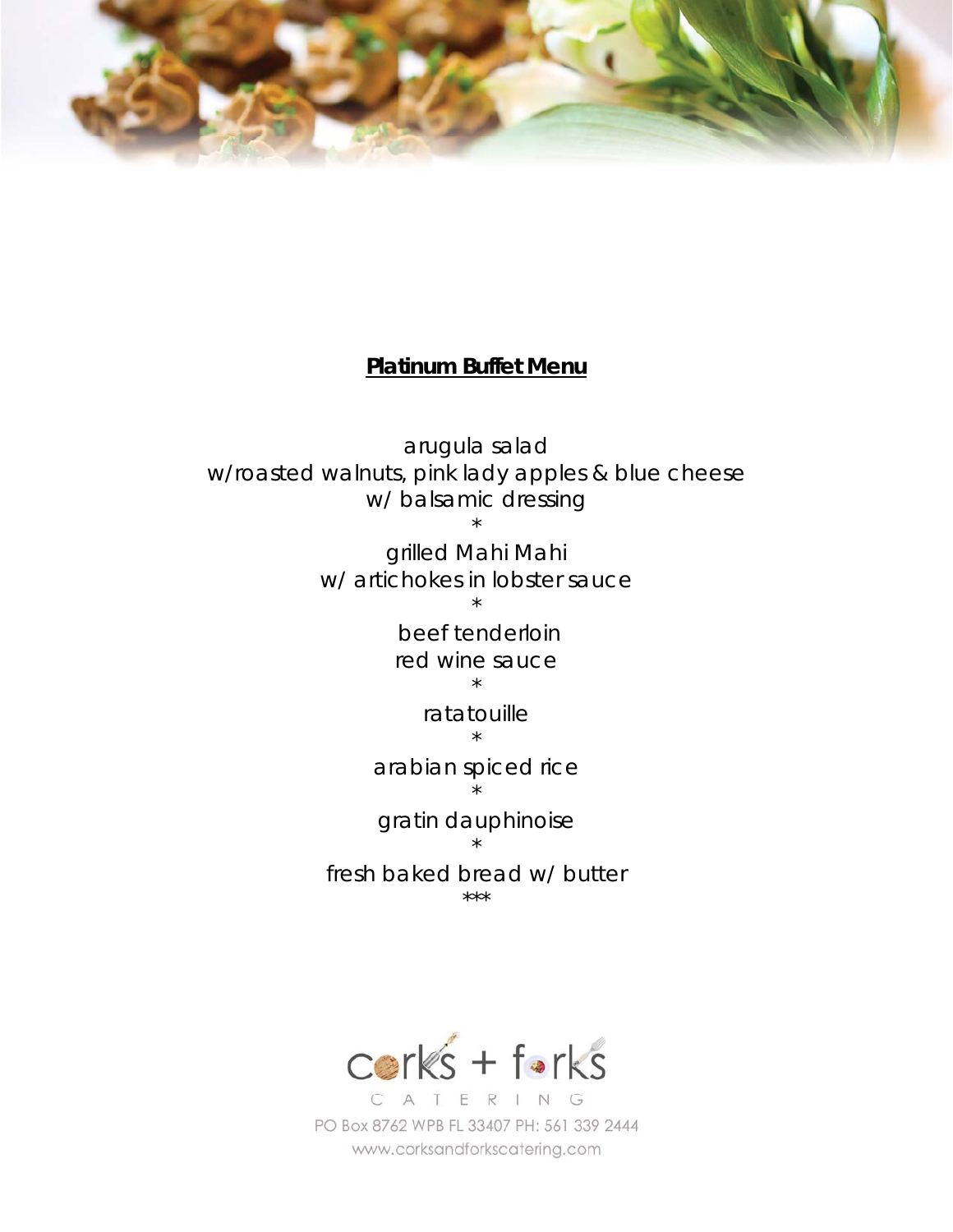

#### **French Buffet**

Mixed Green Salad With Radish and Sprouts In French Dressing \*

> Bouillabaisse With Sauce Rouille \*

Coq au Vin With Mushrooms, Bacon, Herbs \*

> Gratin Dauphinoise \*

French Baguette With Whipped Butter \*\*\*

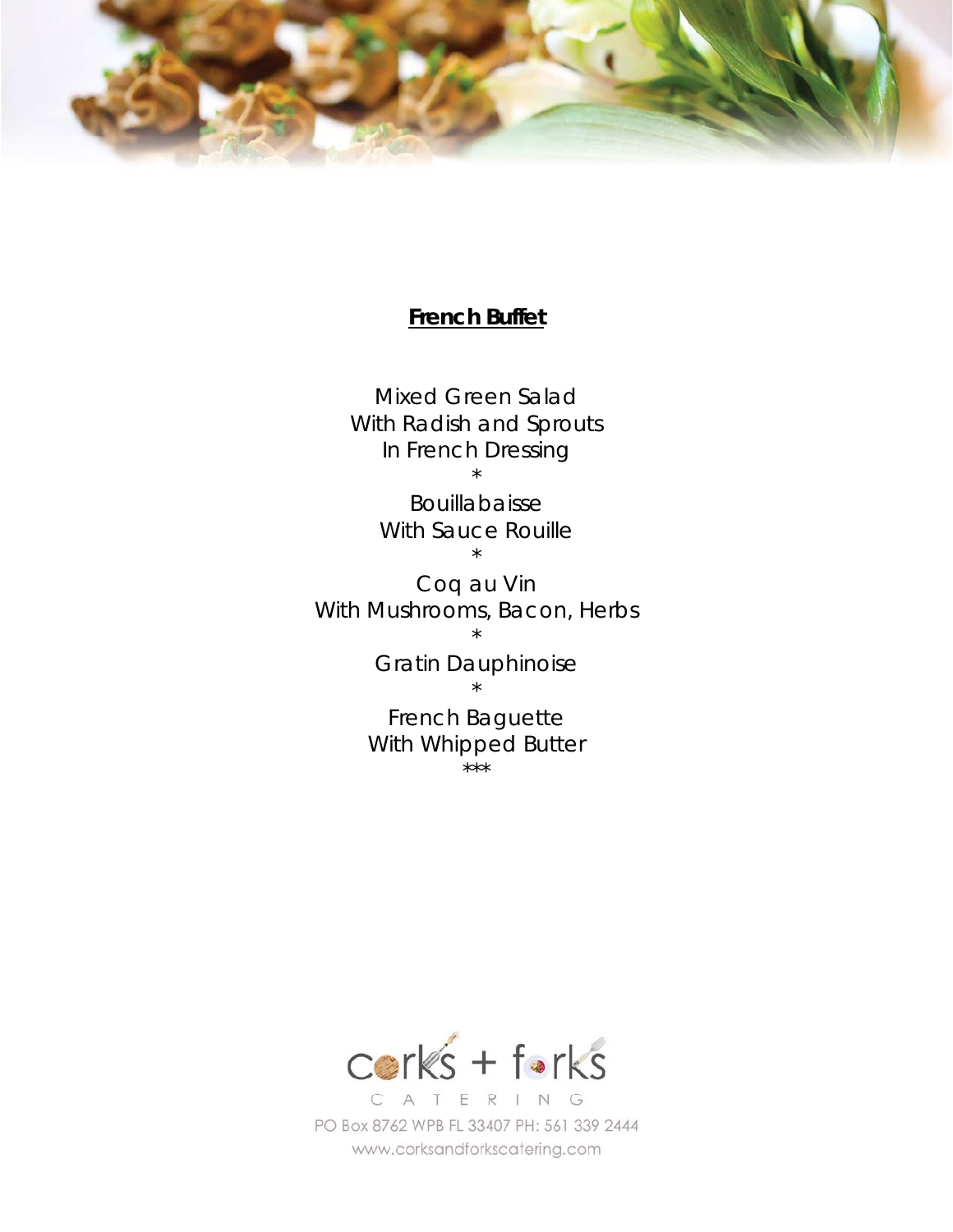

#### **Italian Buffet**

Baby Leaf Salad with Grape Tomatoes in Italian Dressing \*

> Herb Crusted Chicken w/ Gnocchi \*

Filet of Salmon On a Bed of Spinach and Potatoes \*

Grilled Mediterranean Vegetables \*

Fresh Focaccia with Thyme Butter \*\*\*